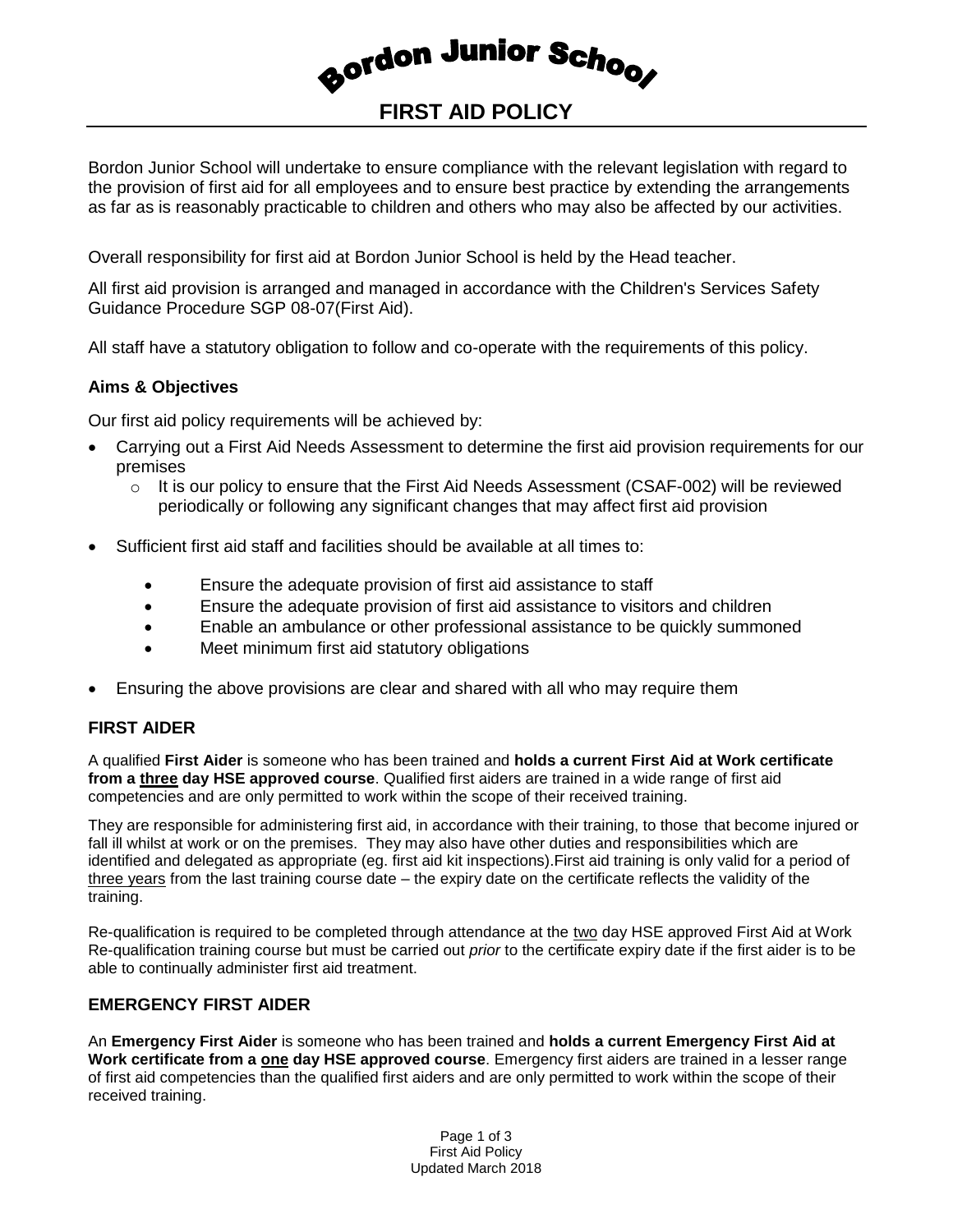Emergency first aiders are responsible for administering first aid, in accordance with their training, to those that become injured or fall ill whilst at work or on the premises. They may also have other duties and responsibilities which are identified and delegated as appropriate (eg. first aid kit inspections).

Emergency first aid training is only valid for a period of three years from the last training course date – the expiry date on the certificate reflects the validity of the training. Re-qualification is required to be completed through repeat attendance at the one day HSE approved Emergency First Aid at Work training course but must be carried out *prior* to the certificate expiry date if the emergency first aider is to be able to continually administer first aid treatment.

### **First Aid Provision**

Our First Aid Needs Assessment has identified the following first aid kit requirements:

There are 4 first aid kits on the premises at Bordon Junior School with an additional kit located in the school minibus.

Travel first aid kits are also available for offsite activities and portable kits containing minimal first aid items are available for Lunchtime Supervisors to deal with incidents which do not require first aid.

It is the responsibility of the qualified first aider (Angela Barnfather) to check the contents of all first aid kits every term and record findings on the Children's Services First Aid Kit Checklist (CSAF-003). Completed checklists are monitored and by the site supervisor and stored in the school office.

The First Aid Treatment Area (located in the Skills Zone) is designated as the first aid area for treatment of sickness and the administering of first aid.

#### **Specific Medical Conditions**

A list of pupils with specific medical conditions should be kept and a copy displayed in the Medical Room/Executive kitchen, in the school kitchens and in a folder in the first aid treatment area. It is the parents' responsibility to inform the school of any medical conditions.

Staff are encouraged to make first aiders aware of any medical problems or specific issues relating to a disability they may have, and any procedure that should be followed in regard to this. Personal information is only shared with the individual's permission. It is the individual's right and responsibility to determine what information, if any, they choose to share and who they share it with.

#### **Emergency Arrangements**

Most accidents in school are minor incidents, bumps and grazes, involving the children. These can be dealt with by any competent member of staff. Safe practice in regard to blood and other bodily fluids must be observed. This means using rubber gloves and that all cuts and grazes must be covered. This is recorded on the sheet in the first aid folder. If there is any concern about a possible injury or the child requires first aid treatment then **a first aider should be sent for** and the member of staff stays with the child and does not move them until the first aider arrives.

Upon being summoned in the event of an accident, the first aider/appointed person is to take charge of the first aid administration/emergency treatment commensurate with their training. Following their assessment of the injured person, they are to administer appropriate first aid and make a balanced judgement as to whether there is a requirement to call an ambulance.

> Page 2 of 3 First Aid Policy Updated March 2018